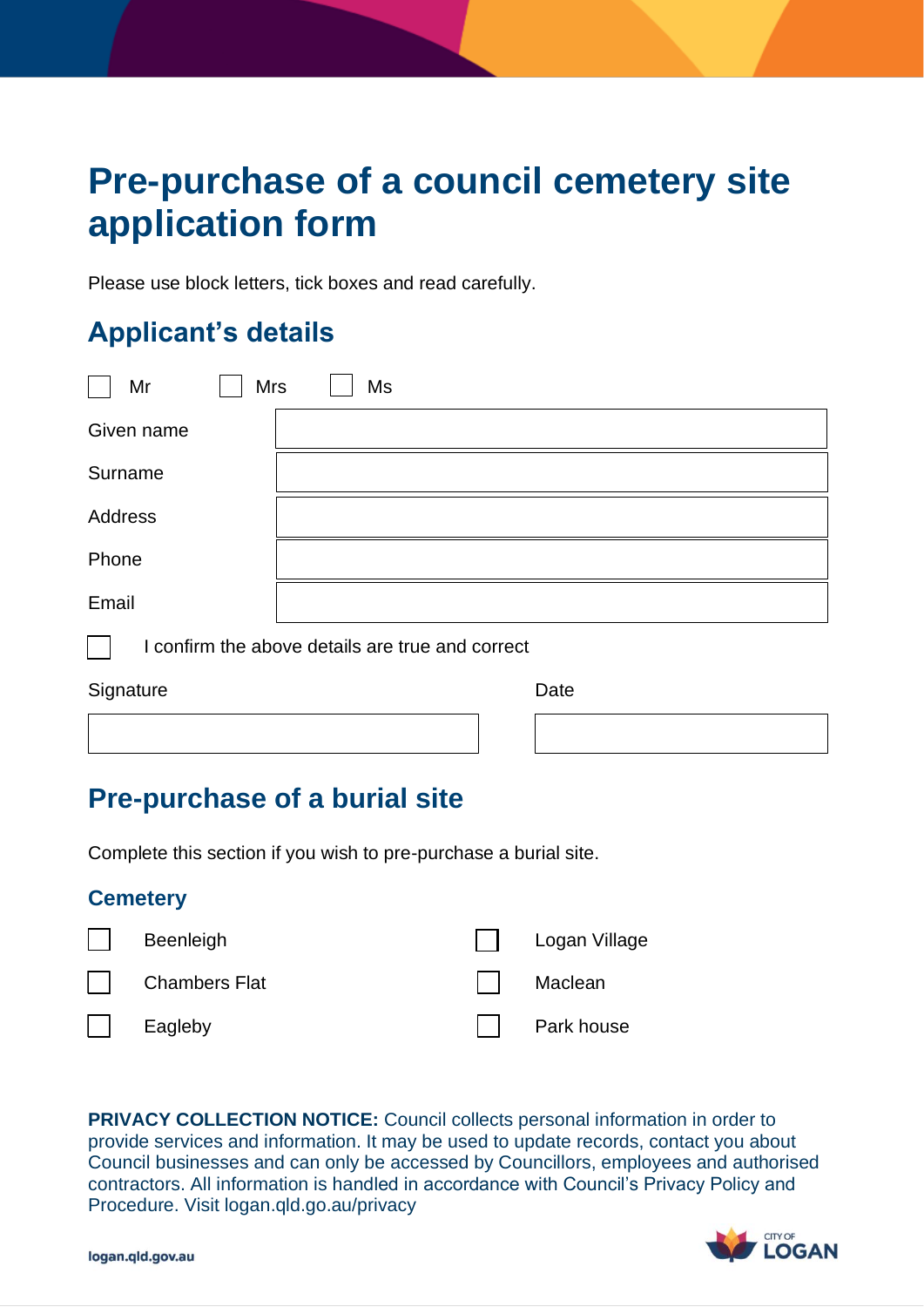| Lawn section              | Monumental section |
|---------------------------|--------------------|
| <b>Pre-purchase</b>       |                    |
| Plot only                 |                    |
| $Plot + 1$ interment fee  |                    |
| $Plot + 2$ interment fees |                    |
| Plot + 3 interment fees   |                    |
|                           |                    |

## **Interment details**

| Names/s      |  |
|--------------|--|
| Site numbers |  |

# **Pre-purchase of ashes site (columbarium wall or memorial garden)**

 $\Box$ 

Garden bed

 $\Box$ Columbarium wall (niche)

## **For a Columbarium wall (niche)**



Niche only

Niche + interment fee

## **For ashes garden bed**



Niche only



## **Interment details**

| Name/s              |  |
|---------------------|--|
| Ashes site number/s |  |

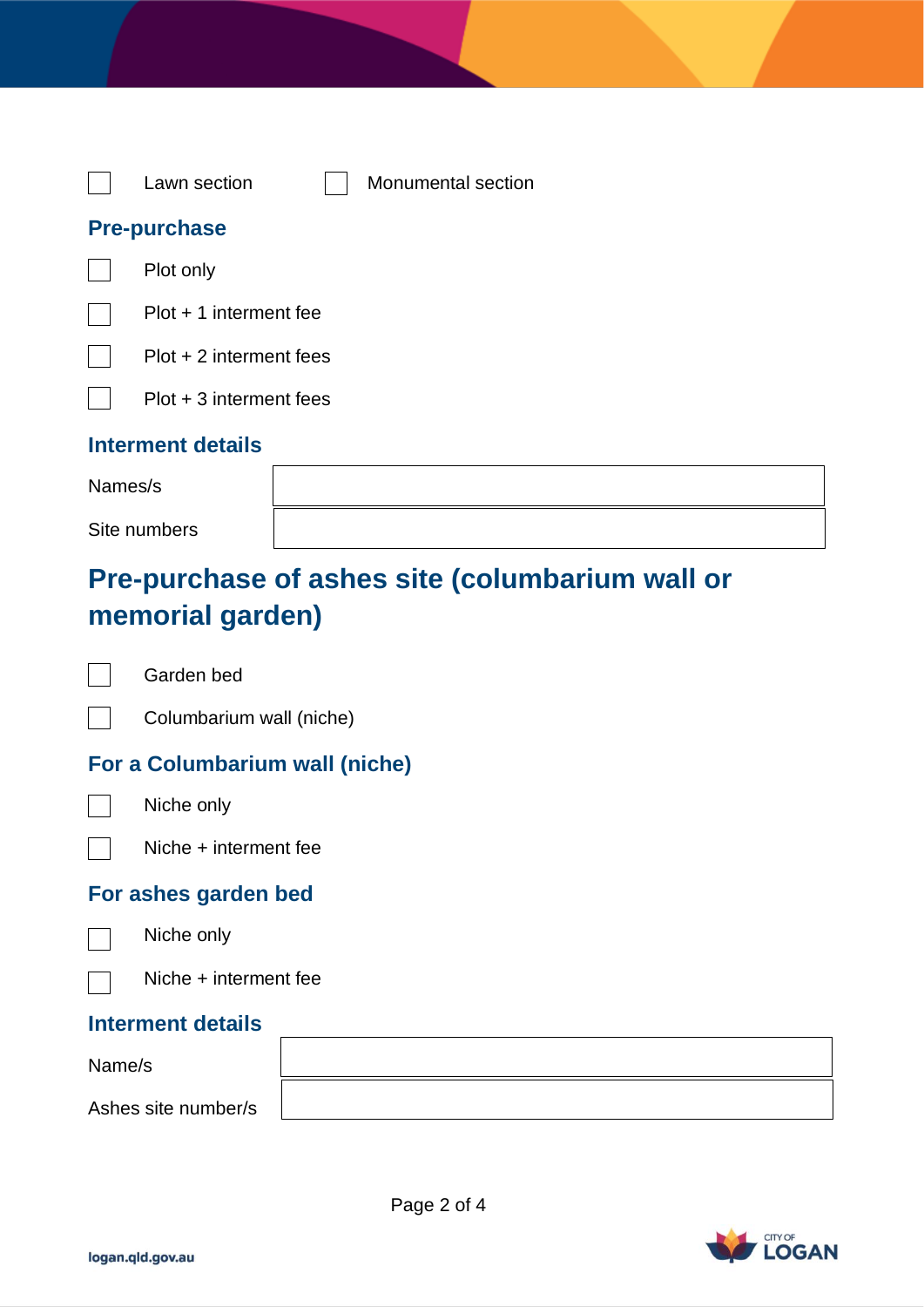# **Conditions of application**

## **Applicant's obligations**

 The Applicant and Burial Right Holder must comply with all rules or regulations which may apply to the operation of the cemetery. Council may vary its rules and regulations at any time and in any manner it deems appropriate.

## **Burial Rights**

### **Graves (and ashes memorialisation in gravesite)**

 The purchase of a new grave acquires a Burial Right to a particular grave. The Burial Right is a right to be buried in that grave and the right to authorise the burial of others in the grave (up to the number permitted in that grave as determined by Council from time to time).

 The Right may not be sold; is not transferable or transmissible by death. A Burial Right for a gravesite may be surrendered to Council. Upon surrender Council will pay the Burial Right Holder of a gravesite or their estate an amount no greater than 80% of the original purchase price of the grave.

 On the death of the Burial Right Holder the authority to authorise burials in a grave reverts to Council. Council will permit, in its absolute discretions, a spouse, child, partner, relative, direct descendant, legal representative or friend of the Burial Right holder to be buried in the grave provided however that it has no reason to believe that the Burial Right Holder would have objected.

 NB: Under no circumstances is a person permitted to enter into a gravesite to carry out works without the written approval from Council, to ensure the Workplace Health and Safety Act provisions are complied with.

#### **Ashes memorial garden or columbarium wall (niche)**

 A burial right for an ashes site may be surrendered to Council with no refund applicable. Council shall maintain a niche for a period of seventy (70) years from the time it is first used for the disposal of ashes. After the expiration of seventy (70) years, Council may remove a niche and demolish a columbarium or garden of remembrance. Unless claimed by a descendant of the deceased person, Council shall bury free of charge, the contents of niches and inscription plates in a general Garden of Remembrance.